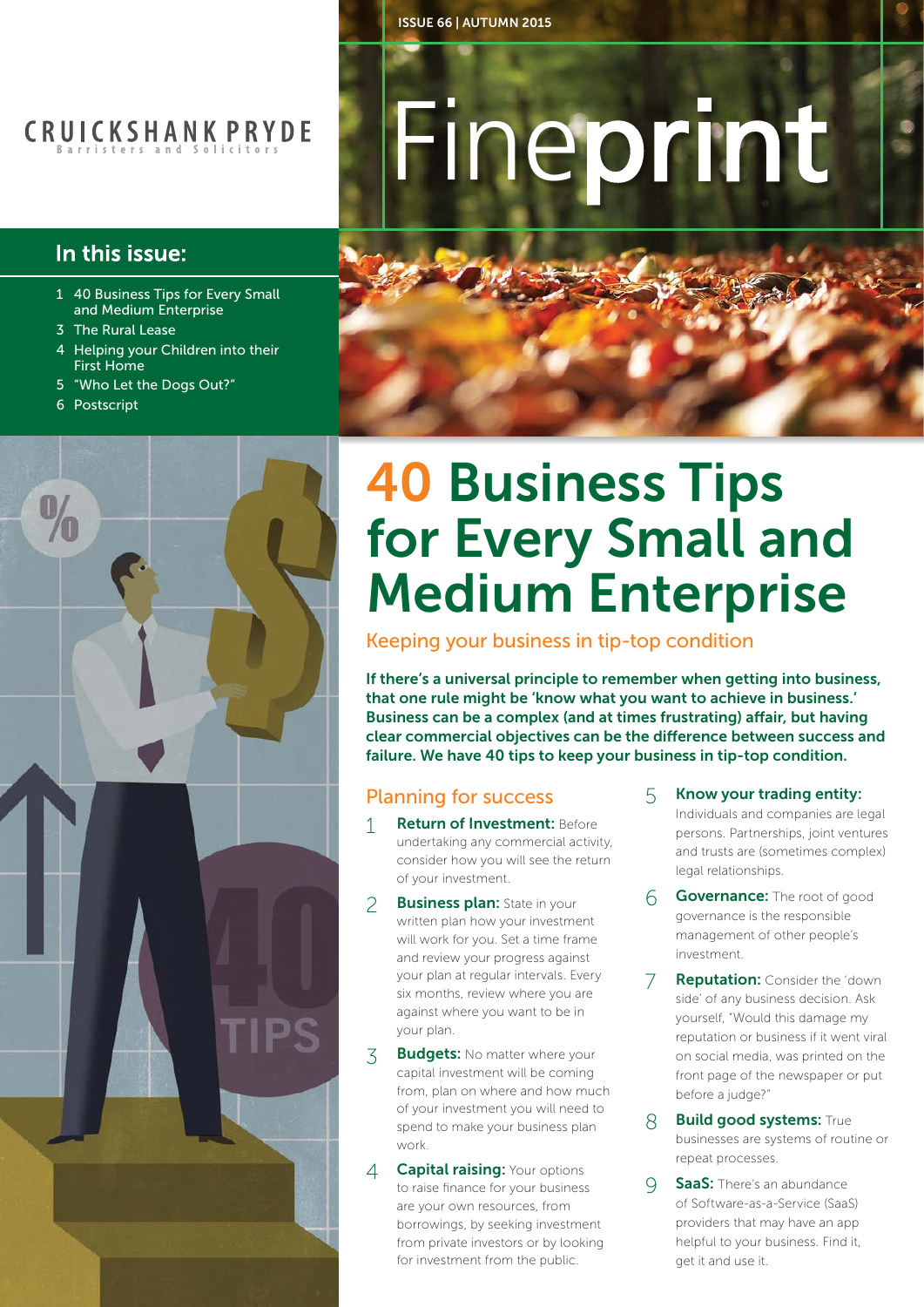- $10$  Website: Integrate a website into your overall business strategy. As well as being your virtual shop front, the website analytics can provide you with valuable data about your site visitors.
- 11 **Online sales:** Give the paying public reasons to visit your website – as they would your traditional bricks-and-mortar premises.
- 12 Ask for work: Don't be shy to Find business, provided you also have the capacity to Mind and then Grind that work.

### Business fundamentals

- 13 Financial performance: Know your financial ratios in order to understand the drivers of your financial performance.
- 14 **Financial reporting:** Report profit/loss, balance sheet and cash flow (at least) monthly. Good accounting software should compile and produce these reports for you.
- 15 Cash flow: Cash flow starts with getting paid and ends when you do not.
- 16 Solvency: This is your ability to meet your debts as and when they fall due. A test is to divide current assets by current liabilities (in your balance sheet). That ratio should be greater than one.

#### Running a profitable business

- 17 Stock-in-trade: Your stock-in-trade is either inventory or work-in-progress. Get customer orders first, then fulfil those orders.
- 18 Terms of trade: Have a standard (and up-to-date) terms of trade and send it with each estimate or quote. Summarise the payment conditions from your terms of trade on your invoices.
- 19 **Invoicing:** Invoice your customers as soon as practical after completing the work (or at each stage) when the value of your good work will be remembered.
- $20$  Payment options: Have several payment options to make it easy for your client to pay your invoice – online or credit card are best.
- 21 Debtor control: Taking on a customer with a reputation for poor or non-payment of invoices can be more damaging to your cash flow than not taking on the work to begin with.
- 22 Debt collection: Remind debtors of overdue accounts at 30 days, final warnings at 60 days, start debt collection at 90 days – with reasonable variances permitted.
- 23 Know your tax liabilities: The IRD should always be the first to be paid. Know your tax liabilities, how they are calculated and pay on time.
- 24 Pay your taxes: You should never go broke paying tax. If you receive funds from your customers, then you have also the tax to pay the IRD.
- 25 Credit control: Some creditors are more equal than others but any creditor can (potentially) put you out of business.
- $26$  Foster good rapport with your secured creditors: Secured creditors are likely to have a long-term interest in your commercial survival. They may have securities registered over your business (and personal) assets to protect their investment.

#### Financial know-how

- 27 Know the levels of stock-in-trade: Calculate stock-intrade days by dividing inventory (in your balance sheet) by the cost of stock-in-trade sold x 365 days.
- 28 Know how long it takes to get paid: Calculate the day's receivables by dividing account receivables (in your balance sheet) by credit sales (in your income statement) x 365 days.
- 29 Know how long it takes to pay your creditors: Calculate days payable by dividing cost of stock-in-trade sold (in your income statement) by accounts payable (in your balance sheet) x 365 days.
- 30 Know how leveraged you are: Calculate interestbearing debt to equity ratio by dividing non-current interest bearing debt (in your balance sheet) by equity (in your equity statement).

### Employment

- 31 **Employees:** Create a culture/business environment that makes employees want to work for you.
- 32 Have employment agreements: Having an employment agreement for each employee is a legal requirement for business. Think about incentives that can spur productivity.

#### 33 Know the entitlements for your employees: Underpaying employment entitlements can have devastating

effects on a business, particularly if the underpayments have extended over time.

34 Outsource: You don't have to be an expert at every aspect of business. Buying-in expertise to your business is a good way of adding-value.

### Other issues to consider

- 35 **Insurance:** Obtain insurance for your business. As your business grows (hopefully) so will your income. So review the adequacy of your insurance benefit at each renewal.
- 36 Keep an eye on contract expiry dates: These could be your lease, licenses, insurance policies, contracts with major suppliers and so on. Diarise key dates and act in good time.
- 37 Personal property security interests: Your creditors may like to charge all your business assets as security for their trading accounts. This may not always be necessary so review the creditor's terms of trade carefully.
- $38$  Release old personal property security interests: Arrange for out of date and irrelevant PPSA security interests to be released and removed from the PPSR when you no longer deal with those creditors.
- 39 Expert advice: You have enough to deal with running your business. So ask for help from experts such as us as your lawyers and your accountant, banker and insurance broker.
- 40 Succession planning: If you don't intend to maintain or build your business using the tips above, then you'll need to think succession plan – succession plan – succession plan.

The success of a business rests with the business owner. Plan well, have good systems, believe in yourself and your product or service, and have a clear goal. Above all else, make sure you're profit-driven.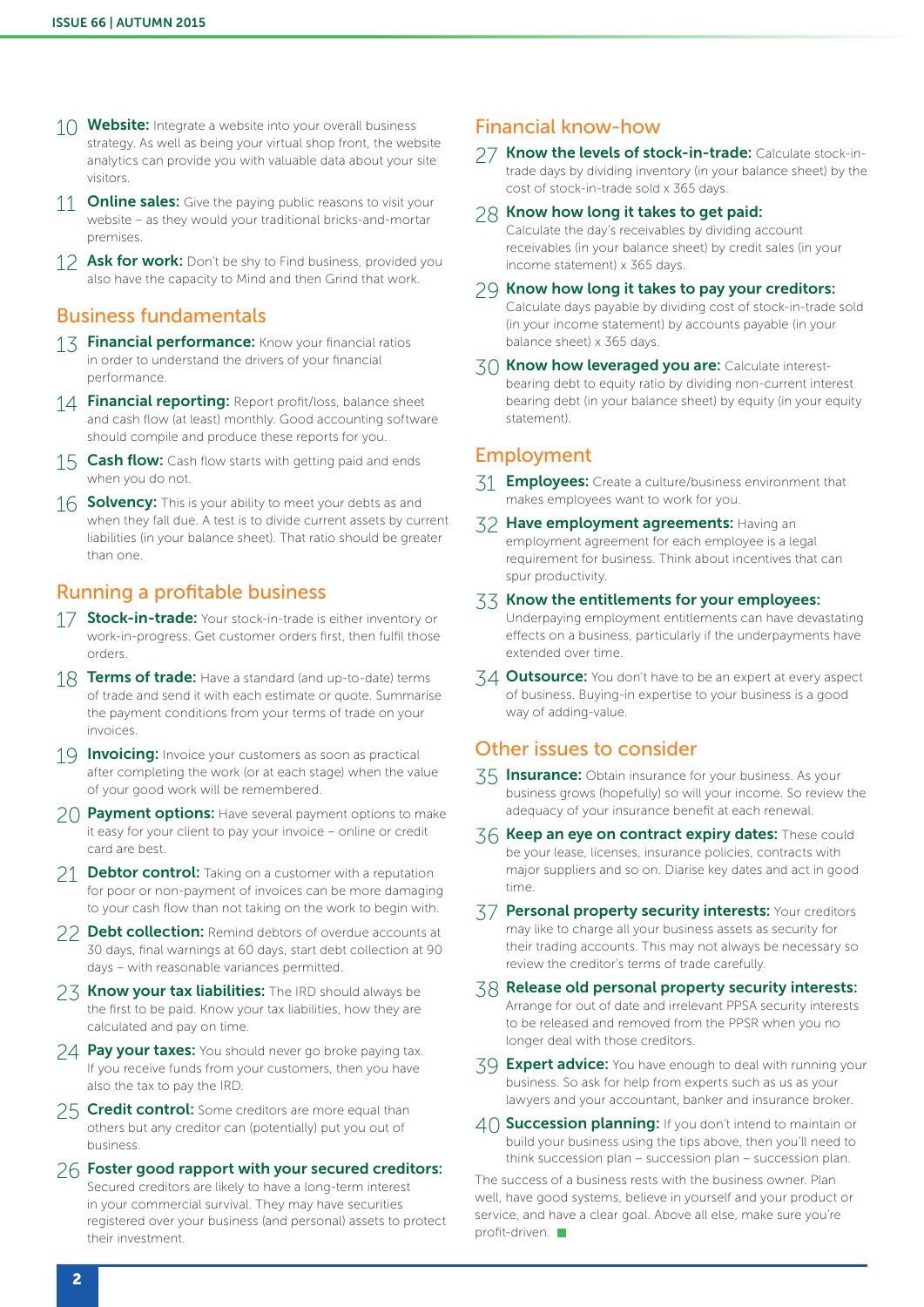# The Rural Lease

# It's not just another piece of paper

While it may appear straightforward, your rural lease should be treated as the long-term commercial contract it is. Leases are frequently entered into between a landowner and a lessee in a relaxed manner often on the basis of a handshake or through an off-the-shelf standard lease form in which the blanks have, or frequently haven't, been filled in. A poorly considered, inadequately completed or unwritten lease can result in dissatisfaction, stress and, in extreme cases, damage or loss for one or both of the parties.

If you're the landowner, the lease of your prized possession and major capital investment should be treated seriously. You need to take precautions to ensure that you and your lessee agree up-front on what's to happen, how it's to happen, and when to avoid any risk of ambiguity or uncertainty as to how the land will be farmed and how it will be left at the end of the lease term.

Every farm differs in its location, setup, use and terrain and every landowner differs in what they expect and what they require in the care and maintenance of their land. Clarifying and recording in writing both parties' intent is critical to ensure that your ongoing relationship is beneficial to you both.

### **Tenure**

Due to the annual farming cycle, farm leases are frequently held for a number of 12-month periods, allowing the parties to predict with reasonable certainty the pasture and crops that will be planted or pending at the end of the lease. This allows both the outgoing and subsequent incoming lessees to make plans for their farming operations. A lease is usually described by the length of the first term plus the length of any subsequent renewal, for example, a duration of  $3$  (years) + 2 (years) or  $3+2$ .

# Rent reviews

You need to give detailed consideration to the proposed terms, rights of renewal, and when and how rent reviews will be handled. Discussions which seem easy and amicable before you both enter into a lease frequently prove more challenging once possession of the land has passed and the lease has begun. As the landowner, you're normally at your lessee's discretion as to whether the lease is renewed or not at the end of each term, although there are usually strict obligations in terms of notice a lessee has to give to renew.

# Who pays for what?

The typical lease includes details as to who pays the other farm costs such as rates, water charges and outgoings such as electricity. In a situation where you're going to remain on-site,

you should discuss access rights and apportionment of outgoings with your prospective lessee.

You may also want to talk about who deals with noxious weed control and maintenance of the farm improvements such as gates, fences and yards. Most leases will provide for fair wear and tear of improvements. However, specifics such as the responsibility for repairs to smashed yards, broken fence posts and destroyed shelter belts and trees by a lessee's stock may need sorting out.

# The nitty gritty

Leases are easily entered into and are a binding contractual agreement. If there are difficulties and issues arising from your lessee's occupation and use of the land, there are formal processes to enforce the contractual obligations.

Unlike a commercial building tenancy, as a rural landowner you can't change the locks to regain control of the premises. Legal steps and processes must be started and procedures followed fully to ensure that you don't create a breach of the lease causing detriment to your lessee and making yourself liable for damages and the costs that might result from this.

A condition of a lease that's frequently requested – and granted lightly – is the ability for your lessee to have the first right of refusal to buy if you're considering selling the property. This harmless request, once bound into a contract, can become a predicament for you as you're unable to deal freely with your land in the event of a sale as you've willingly surrendered your freedom to contract with other buyers with little benefit beyond the lease.

When considering entering into a lease, whether you're the landowner or prospective lessee, commercial prudence dictates that you should consult with your respective lawyers before the contract is completed.

It's not the standard terms in a lease that govern your relationship, but rather the quintessential terms that quantify your agreement as to how the lease will operate that's vital. Preparation and forethought in the beginning will result in a written document that truly reflects the intentions of both parties and with which you can both live.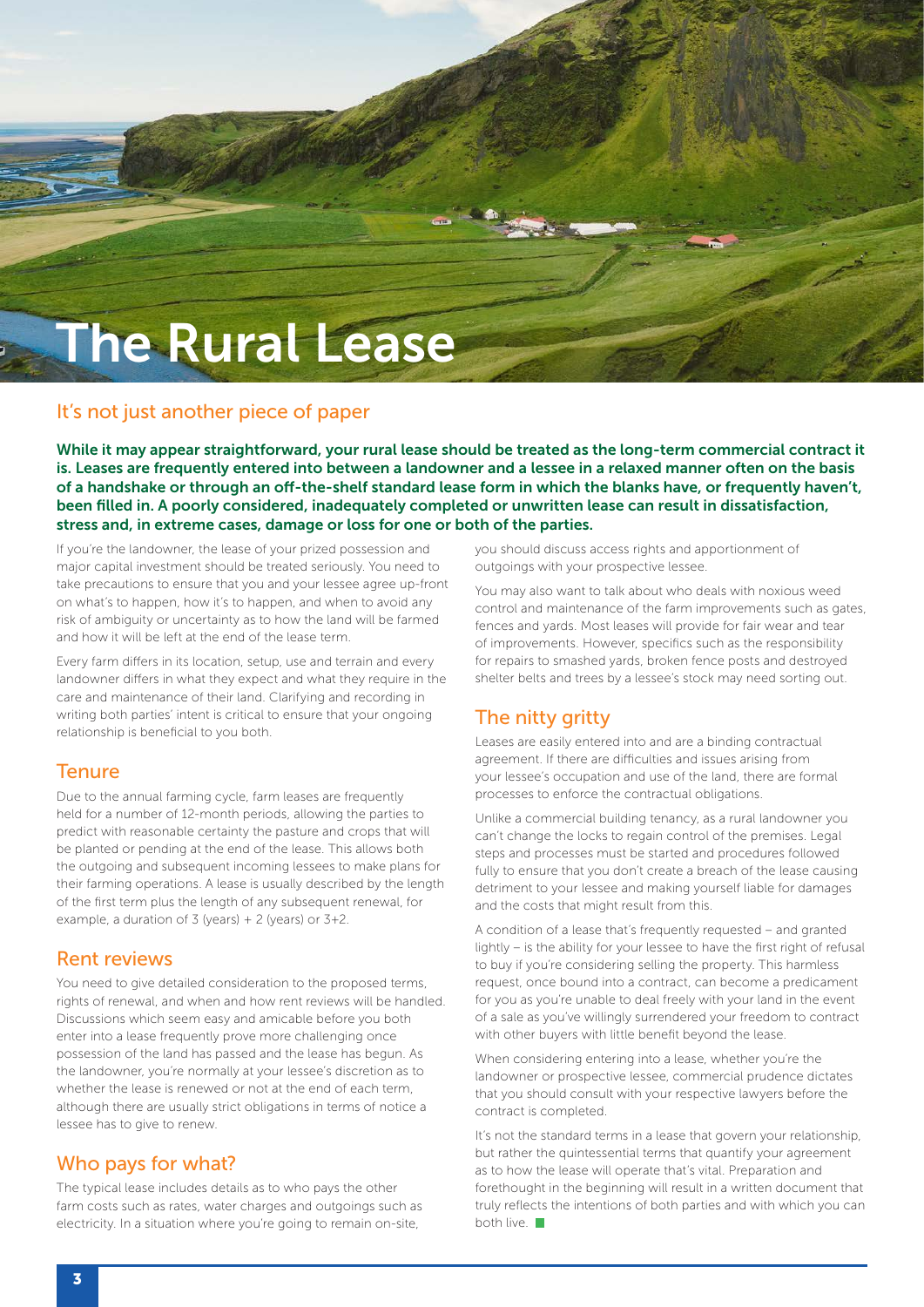# Helping your Children into their First Home



Mitigating your risk if their relationship breaks up

If your children were born after the mid-1980s they're probably finding it more challenging to buy their first home than you did. Over the past two generations, housing has become less affordable in relation to average earnings and with the introduction of the Reserve Bank's LVR (loan to value ratio) restrictions, buying a first home can be even more difficult.

Home ownership rates for those aged 15–40 years fell from 35.3% in 2001 to 22.1% in 2013. By comparison, home ownership rates amongst those aged 70–74 years remained more stable; at 80.6 % in 2001 and 77.5% in 2013<sup>1</sup>.

# Getting financial help from the oldies

There are many good reasons to buy a home. Home ownership can provide a sense of purpose and security. Paying off a mortgage is a form of compulsory saving. However, if a couple hasn't saved (or can't save) enough for a deposit, their home ownership aspirations may be delayed by months or even years. The parents (or grandparents) may wish to help out financially.

If you're in a position to help, there are a variety of ways to do this:

- Gifting some or all of the required deposit to the young couple
- Providing a guarantee to the bank, or
- Offering a loan to the young couple either in addition or as an alternative to the bank lending.

There's no 'one size fits all' solution. The best method of providing financial assistance will depend on a number of factors including the circumstances and future prospects of all parties, the property being purchased and your (probable) desire to treat all your children equally.

# Relationship risks

So you go ahead and provide some financial help. The home is purchased. But what happens if the couple then separate?

Nobody wants to see a chunk of their hard earned savings lost to a beloved son-in-law or daughter-in-law, who turns out to be not quite so beloved after all. Also, if you are that son/daughter-in-law, you need to know for your own financial security what you own and what you don't.

The courts have been asked on many occasions to determine whether funds have been provided by way of gift or loan. It's usually the intention of the donor which determines the nature of the transaction. However, that intention can't always be established, in which case there's a legal doctrine known as the 'presumption of advancement' which presumes that the funds were provided by way of gift.

It's often difficult, however, to predict how the courts will interpret a set of facts, particularly if nothing has ever been recorded in writing. But what can be predicted is that all court cases will be expensive and emotionally draining for all concerned.

As lawyers, we don't want to discourage you from helping your children. It is, however, our job to help you understand and address the issues.

# What can you do to help avoid the risks?

There are a number of things that you can do to help reduce the risks of your precious capital ending up in the hands of an ex-daughter or son-in-law. You could consider:

- A property agreement that can be entered into between your child and their partner acknowledging the nature of any money provided by parents (commonly known as a pre-nuptial agreement or a contracting out agreement)
- A comprehensive loan agreement can be completed and signed, and/or
- A mortgage or a caveat can be registered against the property.

Whilst this may look hard-nosed, it's important that you take steps to mitigate the financial risk to you if your adult child's relationship breaks up.

> *The young pay taxes So the old live in mansions They wanted when young. Haiku*

# Summary

It's clear that a trend is emerging for the older generation to help the younger generation to buy their first homes. If you're going to provide some financial assistance to your children it's important to clarify at the outset the manner in which that help is being given. Is it a gift or is it a loan for which you expect some repayment? Whatever the form of help given, it's vital to correctly document those arrangements.

If you are going to give your children a hand-up with the purchase of their first home, do talk with us before any money changes hands. As both your own situation and that of your children will be unique, we can help you mitigate the financial risk of your child's relationship breaking up and ensure the capital provided stays in the family.  $\blacksquare$ 

<sup>1</sup> Statistics New Zealand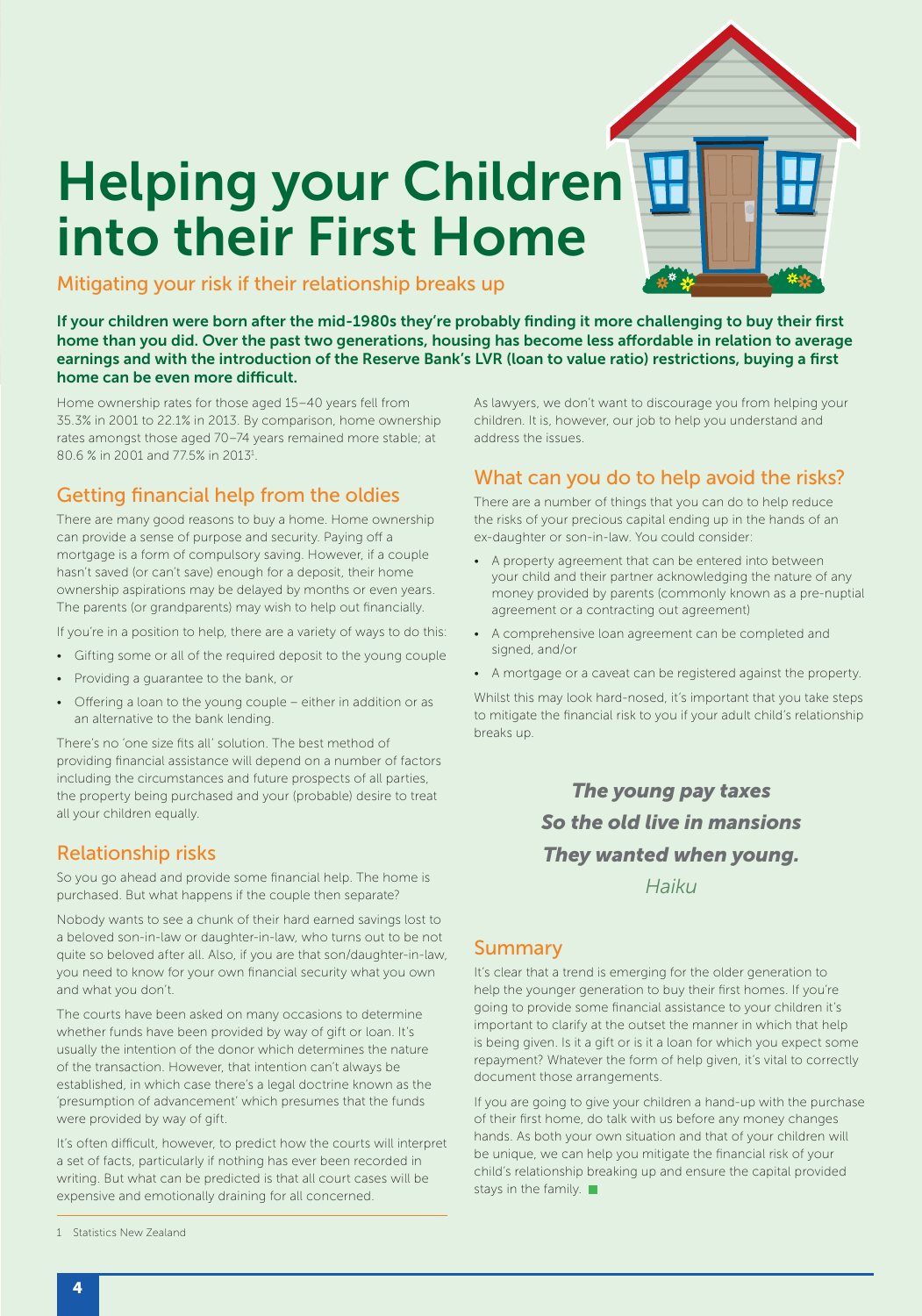

# "Who Let the Dogs Out?"

#### Music group *Baha Men* asked this in their 1998 single. It's a question you may well be asking if it's your dog that gets out and is involved in a dog attack.

It seems not a week goes by without a news story about a dog attacking an adult, child or another animal. Sadly there seems to be an epidemic of dog attacks from Kaitaia to Bluff. Some of the more horrendous incidents have involved death and serious injury to people of all ages.

The Dog Control Act 1996 was introduced to make better provision for the control of dogs. The role of enforcing this legislation lies with local government, and councils throughout the country generally take a hard line when there's been a dog attack.

The legislation deals with many issues and offences including registration, barking, animal welfare, worrying stock, protected wildlife and dog attacks. The more serious offences, once proven in court, can result in the destruction of the dog. The law makes it mandatory for a court to order destruction of the dog unless it's satisfied the circumstances of the offence were exceptional.

# Some benchmark cases

The Halliday case<sup>2</sup> sets out the criteria for the test of 'exceptional circumstances'. The High Court has looked at this issue in a string of cases since the Halliday decision.

The courts will look at various factors including the nature of the attack, the owner's history as a dog owner, any previous attacks by the dog and the steps the owner has taken to prevent an attack occurring.

In the Halliday case, the dog 'Spook' rushed out and bit a visitor on the thigh. There was some dispute as to whether the visitor entered the hallway of the house or was on the doorstep when bitten by Spook.

Luckily for Spook the 'exceptional circumstances' test was met and his life was spared. However, this is unusual. In the Evans case in 20123 Justice Miller noted that *"one bite is all it takes."* In this case, Mr Evans went to the High Court to challenge the court order for the destruction of his dog. The dog had attacked and mauled a neighbour's dog. His Honour didn't consider the attack of one dog on another to be out of the ordinary and Mr Evans' dog was destroyed.

Dog owners love their pets and see them as a member of the family. In today's society thousands of dollars are spent on fancy food, toys, blankets, dog day care and luxury boarding kennels. But at the end of the day – biology is king. Dogs are wild animals at heart. They can be unpredictable, particularly when threatened or wanting to be protective.

If you own a dog or even if you are looking after a dog for a friend you could find yourself in the District Court dock if an attack occurs. The law requires you to keep your dog under control at all times.  $\blacksquare$ 

NZ LAW Limited is an association of independent legal practices with member firms located throughout New Zealand. There are 58 member firms practising in over 70 locations.

NZ LAW member firms have agreed to co-operate together to develop a national working relationship. Membership enables firms to access one another's skills, information and ideas whilst maintaining client confidentiality.

#### Members of NZ LAW Limited

Allen Needham & Co Ltd - Morrinsville Argyle Welsh Finnigan – Ashburton Bannermans – Gore Barltrop Graham – Feilding Berry & Co - Oamaru & Queenstown Boyle Mathieson – Henderson Breaden McCardle – Paraparaumu Corcoran French – Christchurch & Kaiapoi Cruickshank Pryde – Invercargill & Queenstown Cullinane Steele – Levin Daniel Overton & Goulding – Onehunga, Devonport & Pukekohe DG Law Limited – Panmure Dorrington Poole – Dannevirke Downie Stewart – Dunedin & Balclutha Dowthwaite Law – Rotorua Duncan King Law – Epsom, Auckland Edmonds Judd – Te Awamutu Edmonds Marshall – Matamata AJ Gallagher – Napier Gawith Burridge – Masterton & Martinborough Gifford Devine – Hastings, Havelock North & Waipukurau Gillespie Young Watson – Lower Hutt & Upper Hutt Greg Kelly Law Ltd – Wellington Hannan & Seddon – Greymouth Horsley Christie – Wanganui Innes Dean-Tararua Law – Palmerston North & Pahiatua Jackson Reeves – Tauranga James & Wells Intellectual Property – Hamilton, Auckland, Tauranga & Christchurch Johnston Lawrence Limited – Wellington Kaimai Law Bethlehem – Bethlehem Knapps Lawyers – Nelson, Richmond & Motueka Koning Webster – Mt Maunganui Lamb Bain Laubscher – Te Kuiti Law North Limited – Kerikeri Le Pine & Co - Taupo & Turangi Lowndes Jordan – Auckland Mactodd – Queenstown & Wanaka Malley & Co – Christchurch & Hornby Mike Lucas Law Firm – Manurewa Norris Ward McKinnon – Hamilton David O'Neill, Barrister – Hamilton Osborne Attewell Clews – Whakatane Wayne Peters Lawyers – Whangarei Purnell Jenkison Oliver – Thames & Whitianga RMY Legal – New Plymouth RSM Law Limited – Timaru Rennie Cox – Auckland Chris Rejthar & Associates – Tauranga Sandford & Partners – Rotorua Simpson Western – Takapuna, North Harbour & Silverdale Sumpter Moore – Balclutha & Milton Thomson Wilson – Whangarei Till Henderson – New Plymouth  $\theta$ Stratford Wain & Naysmith Limited – Blenheim Walker MacGeorge & Co – Waimate Welsh McCarthy – Hawera Wilkinson Rodgers – Dunedin Woodward Chrisp – Gisborne

Fineprint is printed on Advance Laser Offset, a paper produced using farmed eucalyptus trees and pulp from Well Managed Forests – manufactured in an ISO14001 and ISO9001 accredited mill.

<sup>2</sup> *Halliday v New Plymouth District Council,* Unreported CRI-2005-443-011, Heath J, New Plymouth High Court, 14 July 2005

<sup>3</sup> *Evans v Queenstown Lakes District Council,* Unreported, CRI-2012-425-45 [2012] NZHC 2963, Miller J, Invercargill High Court, 6 November 2012